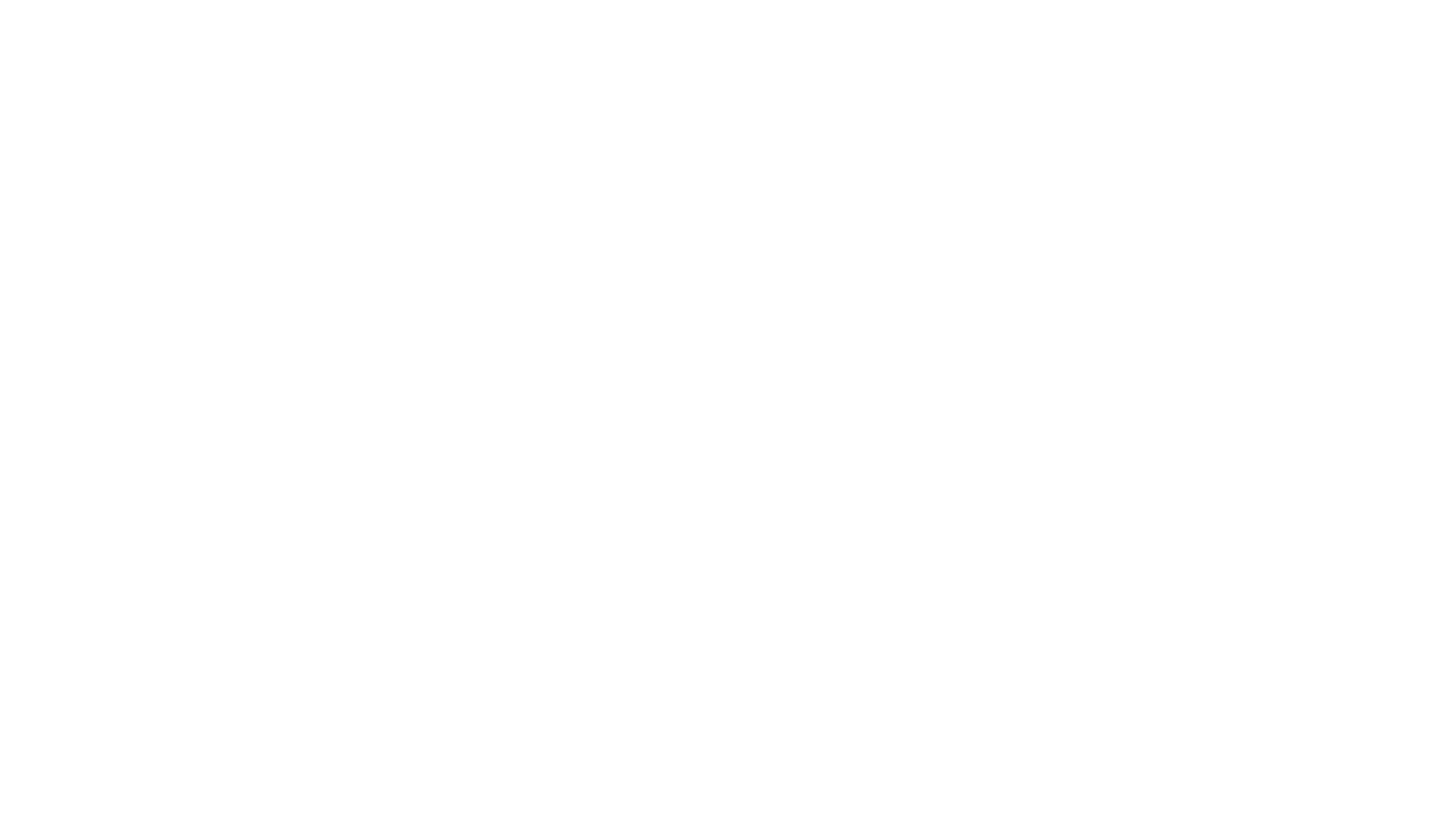**Thought Starter Applications**

### Victor 2

Application includes:

- 1. Mobile unit, 3 openings, 18D x 36W x 36H
- 2. Tray shelf, Freestanding unit application, 12 3/4D x 22 1/4W x 9 15/16H

#### **Floorplan / Layout View**





Increase effectiveness and efficiency in a worksetting by creating sanitation and disposal zones.

On demand mobile sanitation station with waste receptacle and tray for personal cleaning supplies.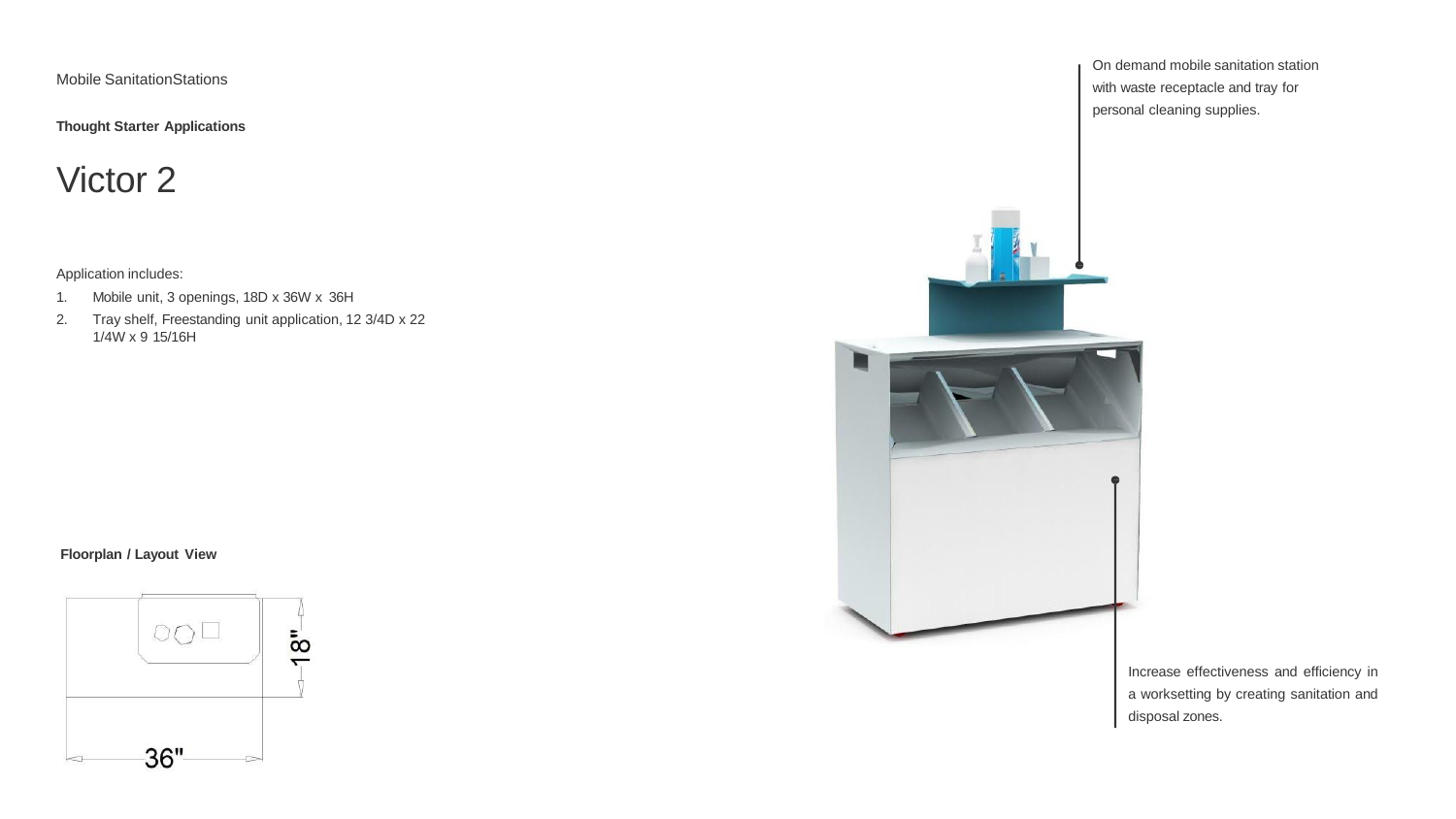**Thought Starter Applications**

Tour Pile File

Application includes:

1. File-Pile with casters, 42H x 37W

**Floorplan / Layout View**



On demand Sanitation station to support work throughout the floorplan as needed in team spaces.



Lockable Storage to centralize sanitation supplies for ease of restocking by key personnel.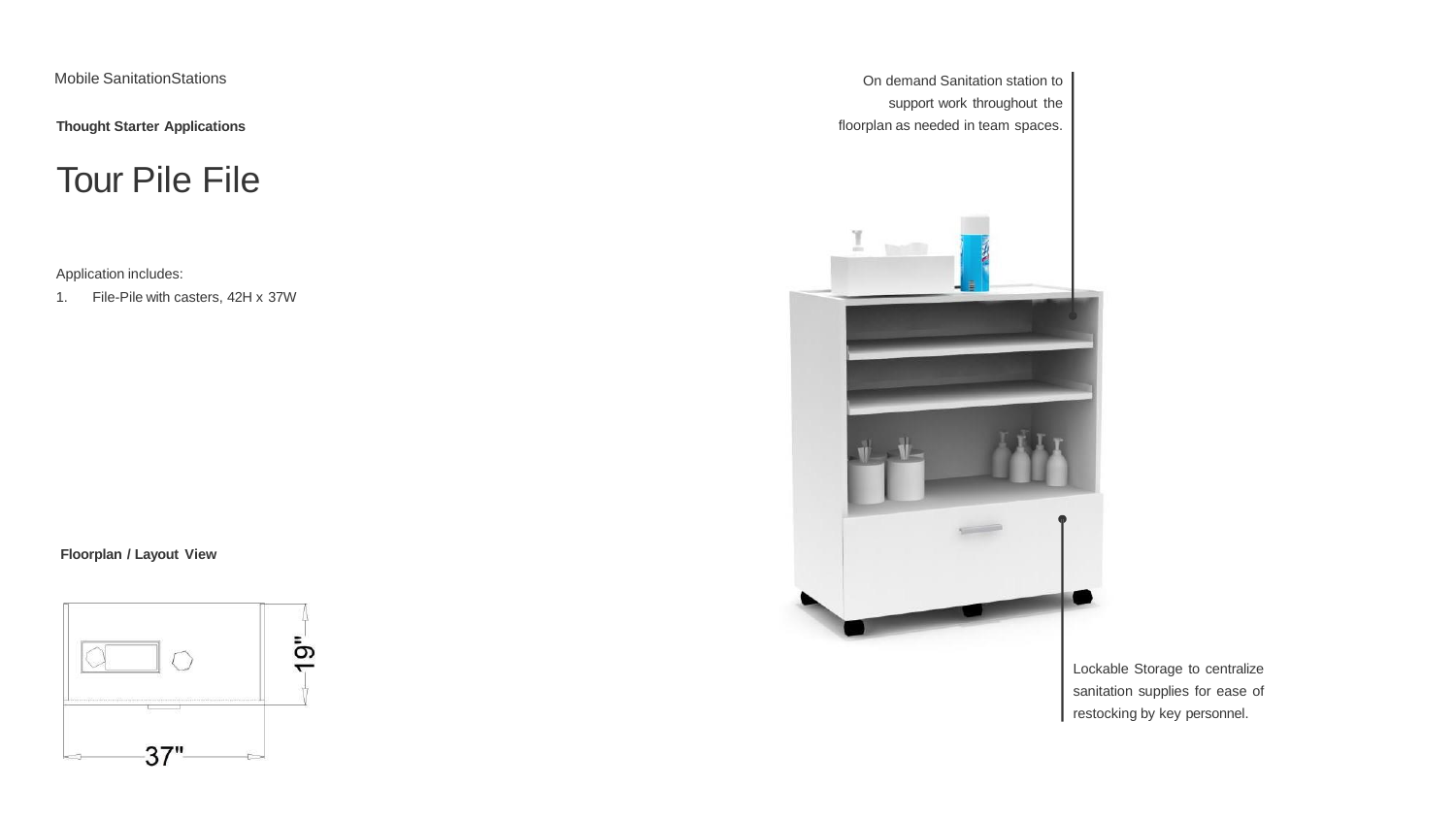**Thought Starter Applications**

### Payback Service Cart

Application includes:

1. Cart-Service, Meeting room, 21D x 32W x 34 3/4H

**Floorplan / Layout View**





deployed throughout the floorplan.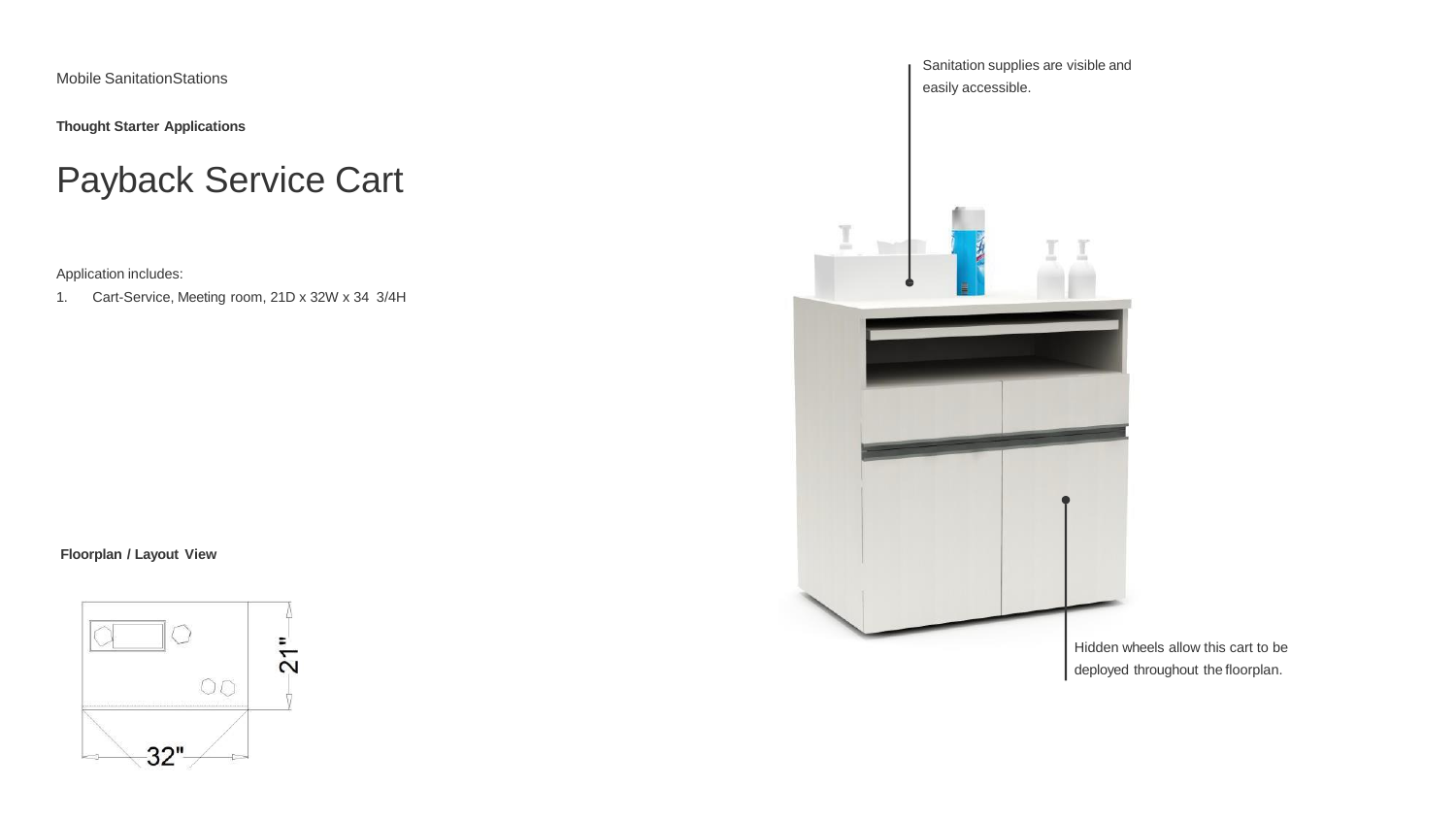**Thought Starter Applications**

### Convene Hospitality Cart

Application includes:

1. Cart-Hospitality, Flat edge profile, Wood, Transitional, Pullout / open shelf, Double doors, 25D x 32W

#### **Floorplan / Layout View**



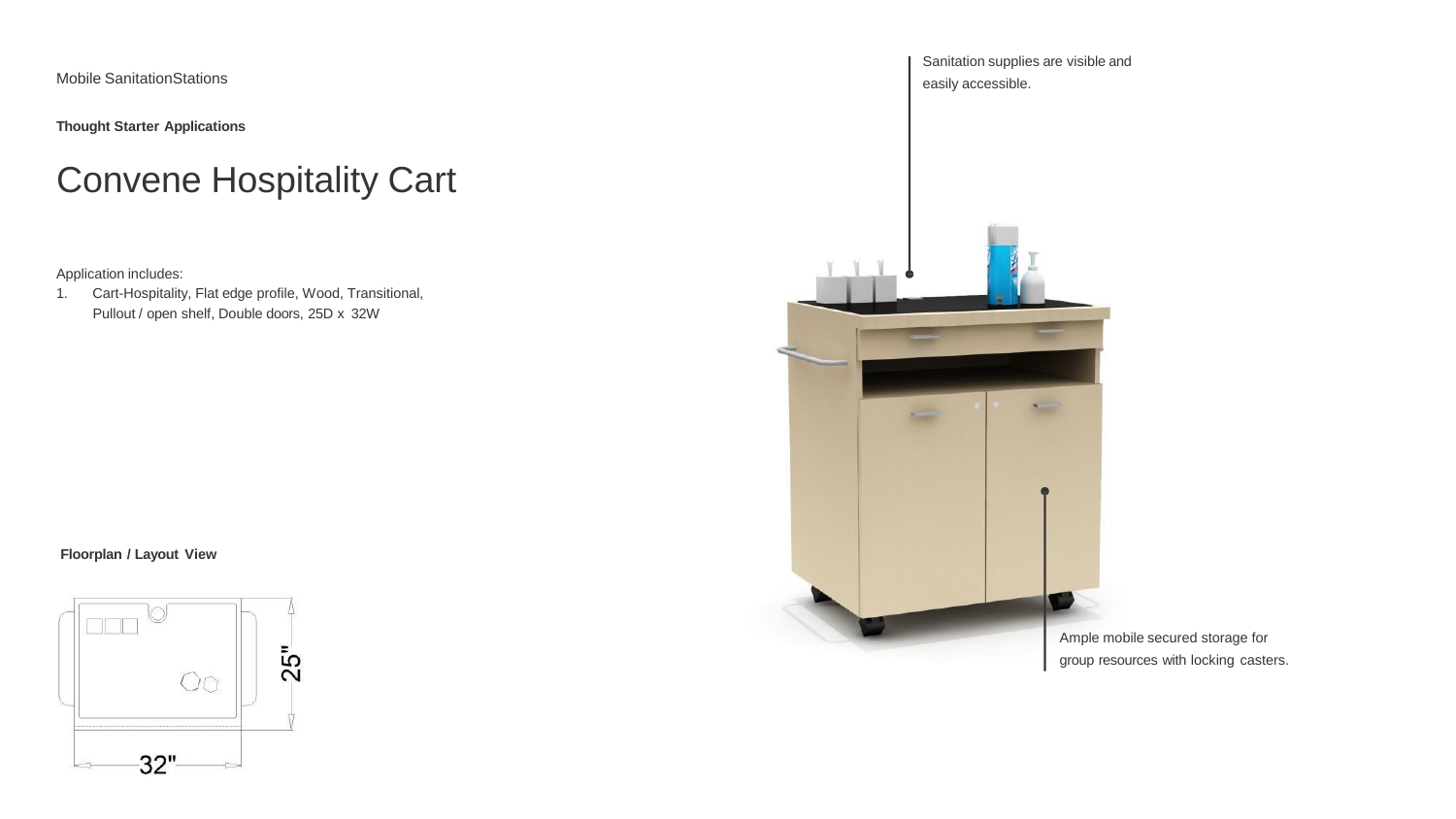**Thought Starter Applications**

#### Flex Stand

Application includes:

1. Flex; Stand

2. Flex; Markerboard

#### **Floorplan / Layout View**





Mobile sanitation stations become signifiers of areas that are prepared and open for employee use.

.

Lightweight marker board and moveable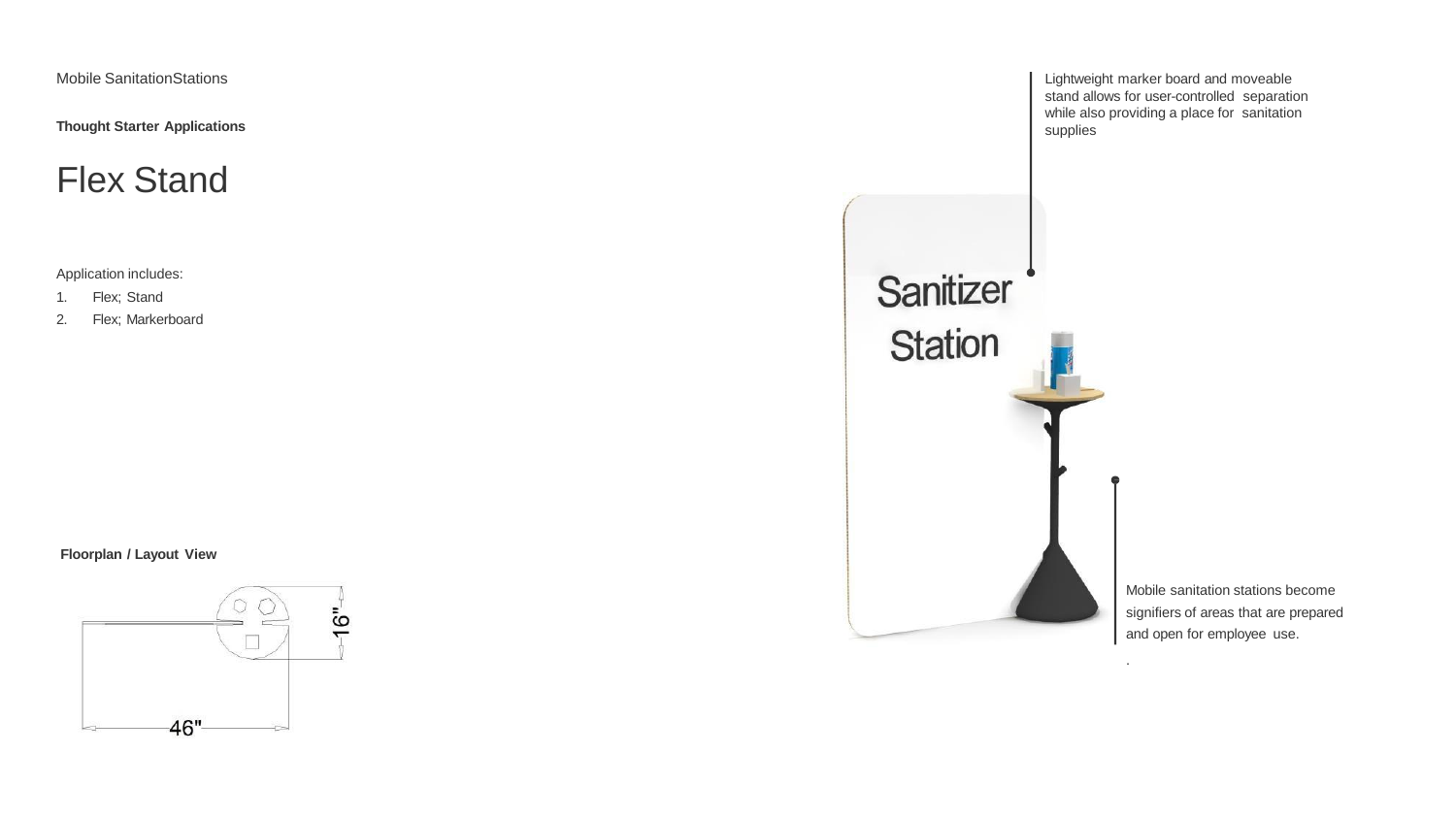**Thought Starter Applications**

### Smith System

Application includes:

- 1. Planner; Studio-Whiteboard, Mobile, Fixed height, With casters, 29H
- 2. Cascade Mid-Case-AV Presentation Cart
- 3. Cascade Mega-Case-Maker Cart

**Floorplan / Layout View**



Mobile sanitation stations become signifiers of areas that are prepared and open for employee use. Sanitizer **Station** 

Screen allows for user-controlled separation and information sharing.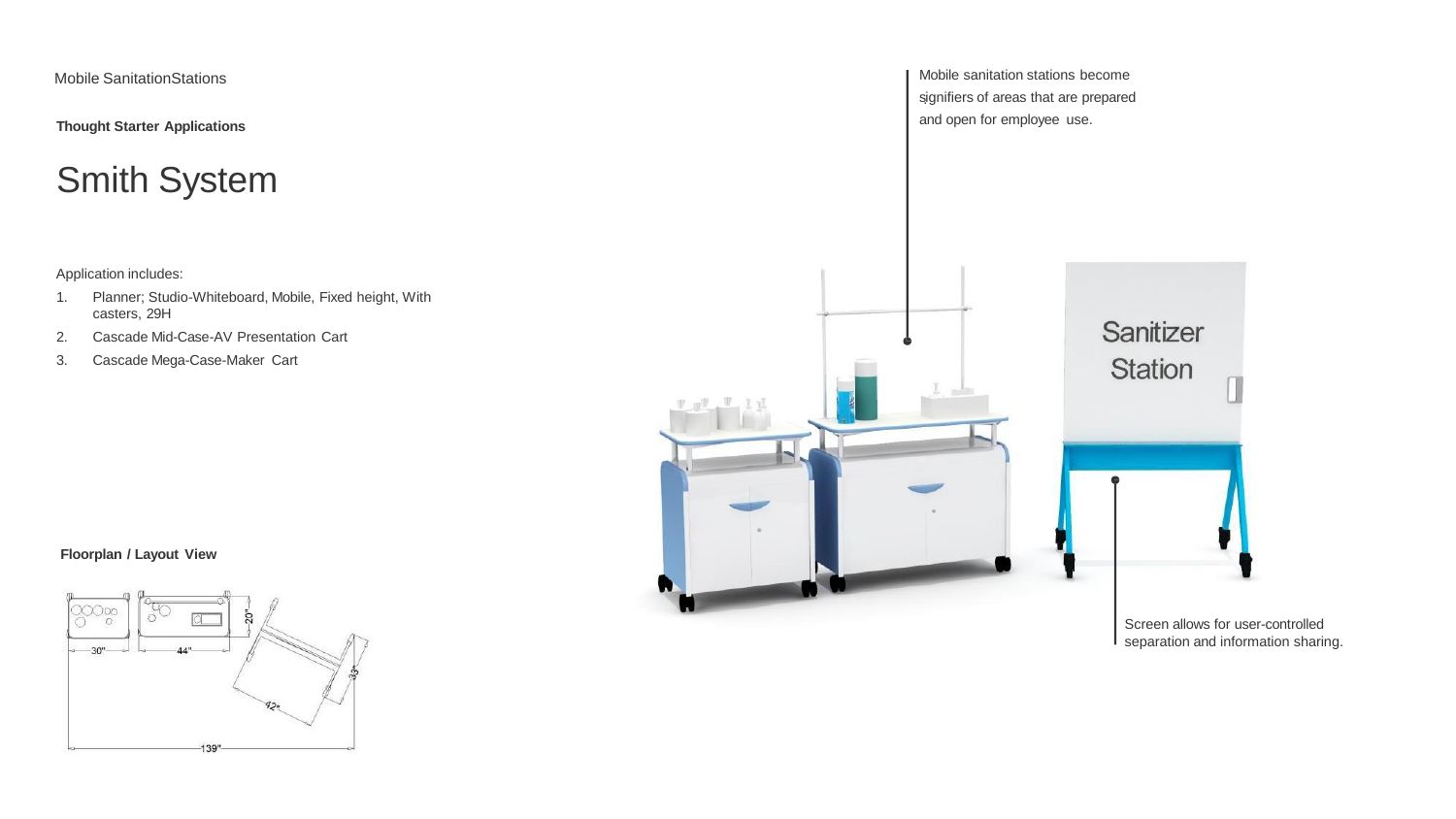**Thought Starter Applications**

#### STC Health - Pocket

Application includes:

- 1. Pocket; Cart, Mobile, Adjustable height, 2 bin unit, 23W x 22D
- 2. Opus; Table-Bedside, Laminate, Mobile, Configuration B application, 20W

**Floorplan / Layout View**



Entry point health check in station utilized by temporary or fluid staff running temperature screenings upon entry.



Hospitality station with building required PPE for convenience such as face masks, gloves, and sanitation supplies.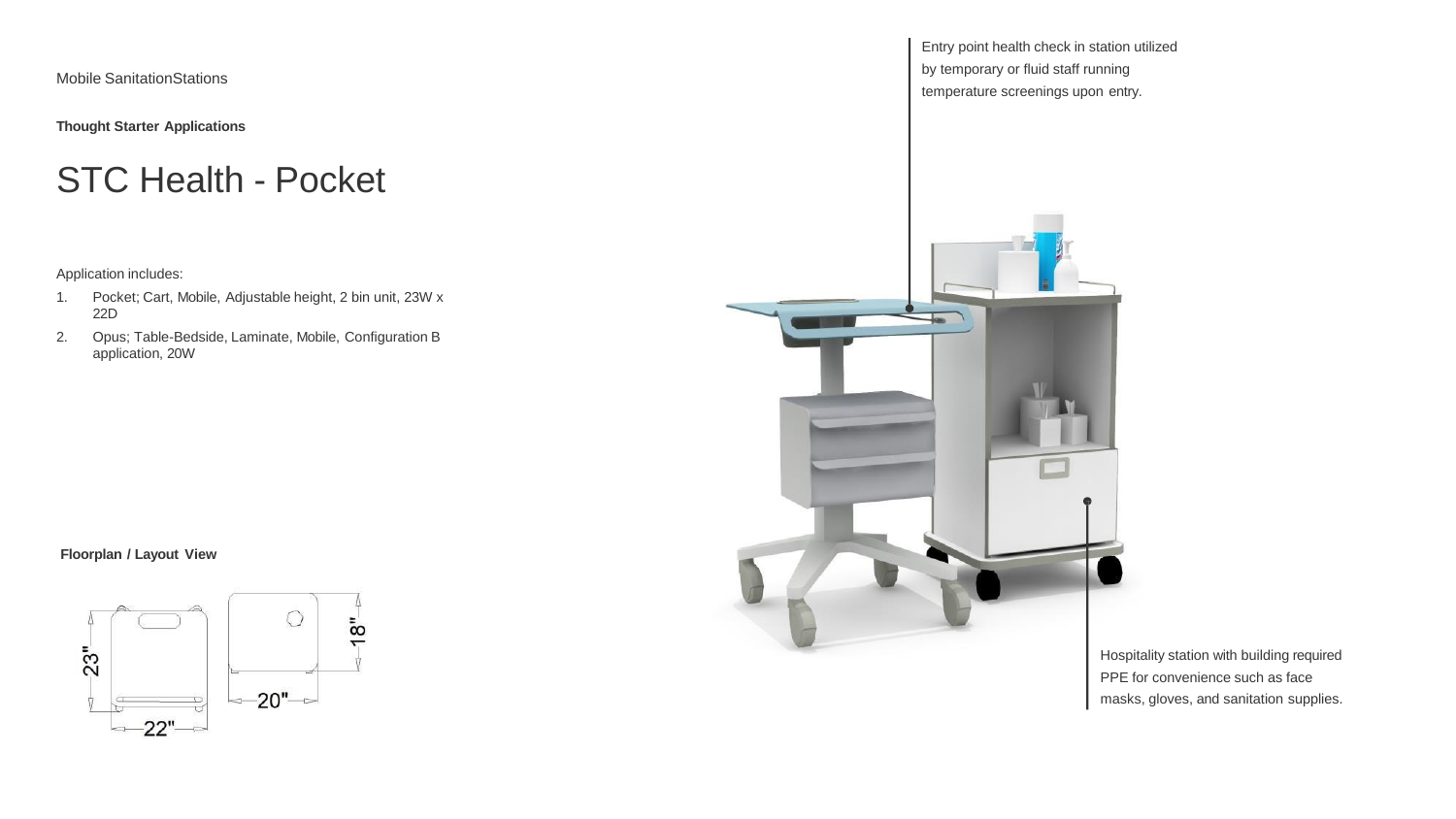**Thought Starter Applications**

### Regard

- Applicatiga inclust inter Desk, Laminate, Display shelf, 21D x 55W  $x 40H$
- 2. Regard; Base-Frame assembly, Wall mount, 11D x 55W
- 3. SOTO; File box, Diagonal
- 4. SOTO; Letter box-Landscape
- 5. SOTO; Personal box

#### **Floorplan / Layout View**



Sanitation supplies are visible and easily accessible. Supplies are organized in containers to promote order and cleanliness.



Quick visibility for office protocols, announcements, inspiring messages on a tiered display.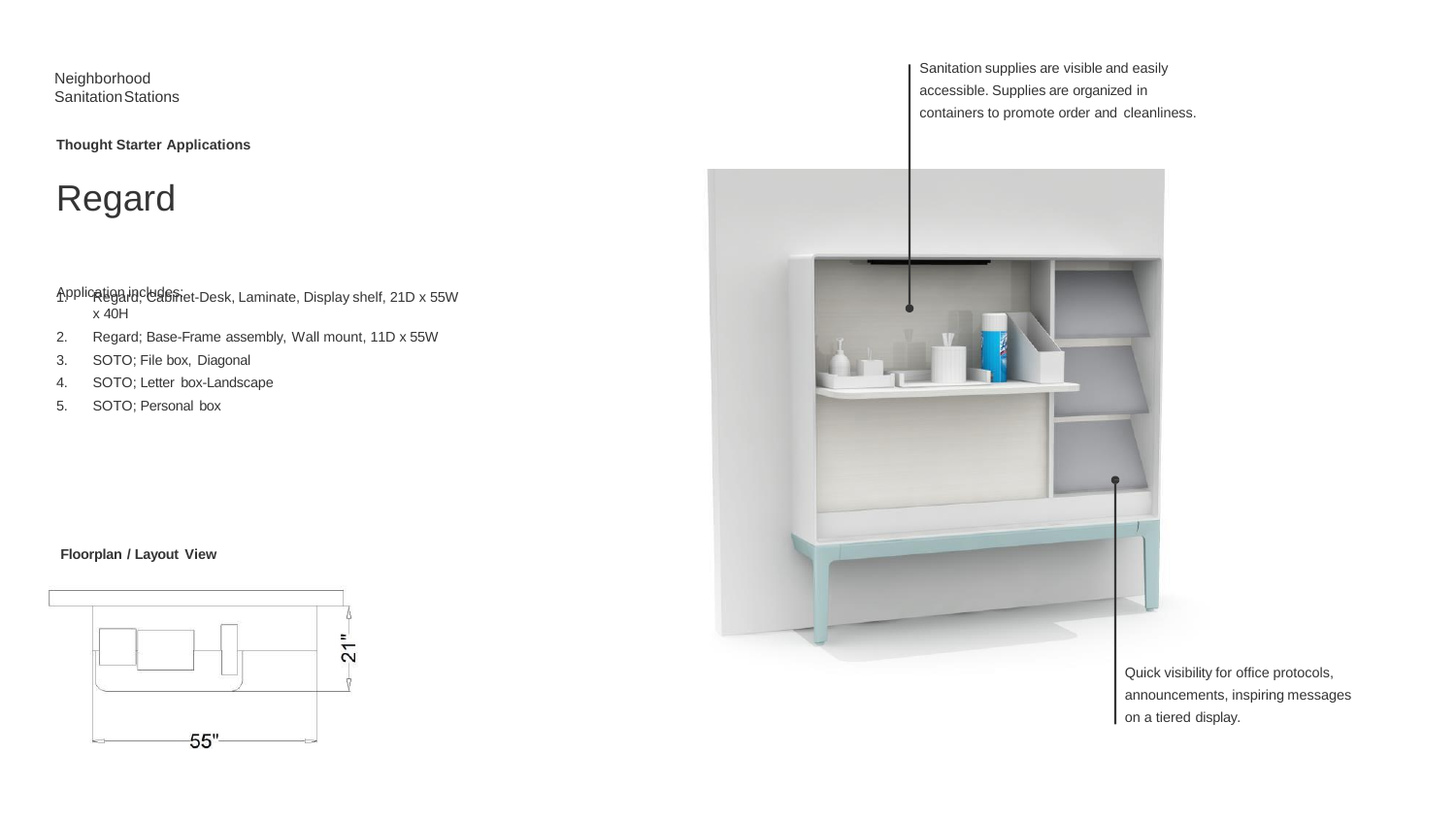**Thought Starter Applications**

#### 2' Flex Frame

- Application includes:<br>1. Workwall-Perimeter frame assembly, 64 7/16H x 24 7/8W
- 2. Bin, 19D x 23 1/16W x 16 1/2H
- 3. Shelf-Double, 19D x 23 1/16W x 8 1/4H
- 4. Drawer, 19D x 23 1/16W x 8 1/4H
- 5. No Blocking Required

#### **Floorplan / Layout View**



Undercabinet lighting provides visibility to supplies and signals a safe approach.



Go anywhere wall mounted lockable and reconfigurable storage contains shared sanitation supplies users can access throughout the day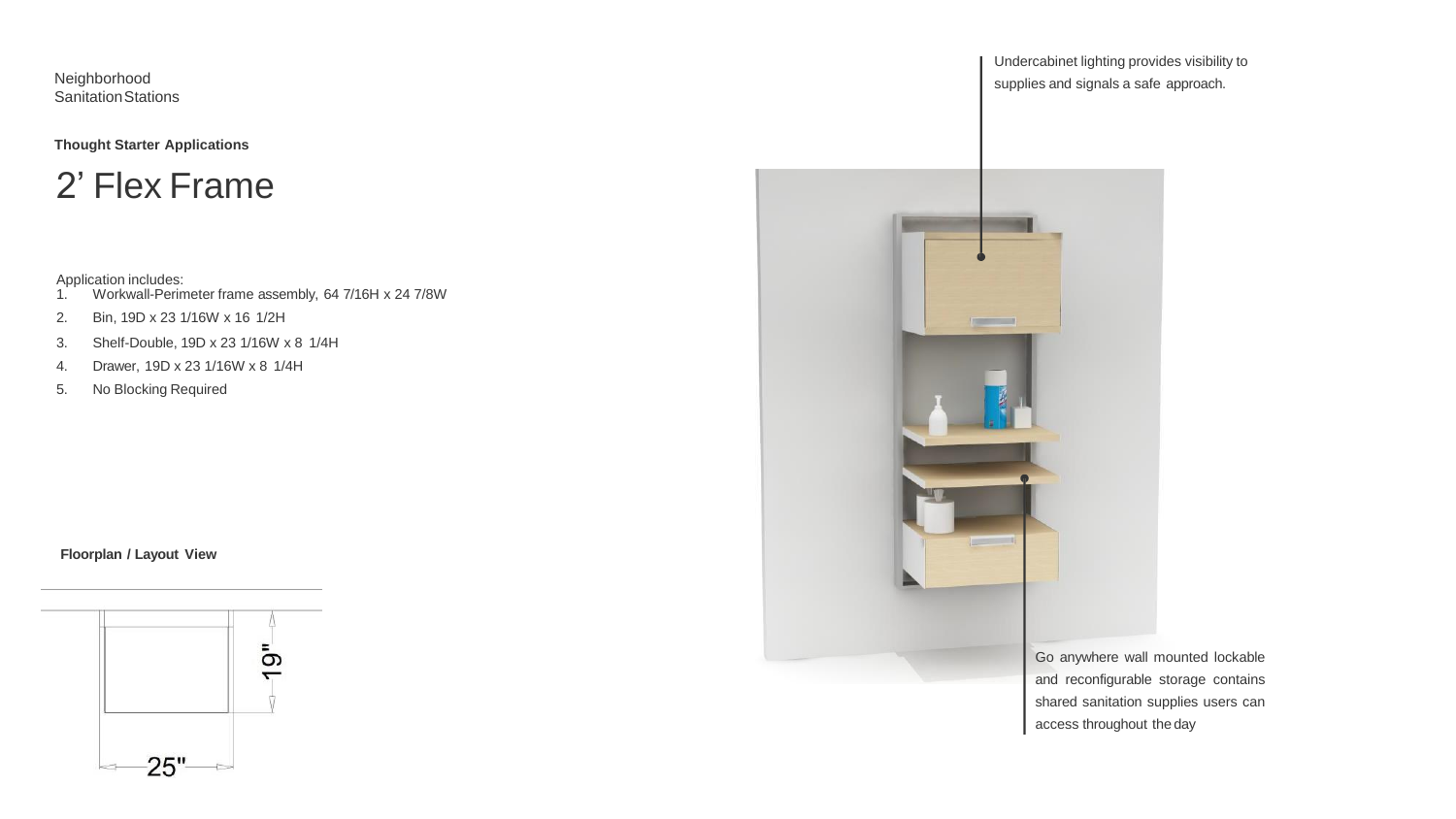**Thought Starter Applications**

### EE Wall Hung Shelves

Application includes:

- 1. Elective Elements Floating shelf
- 2. Shelf-Open, 15D x 60W x 7 1/2H

**Floorplan / Layout View**



Wall mounted storage contains shared sanitation supplies users can access throughout theday



Consider adding waste receptacles or resting place for mobile sanitation stations when not in use.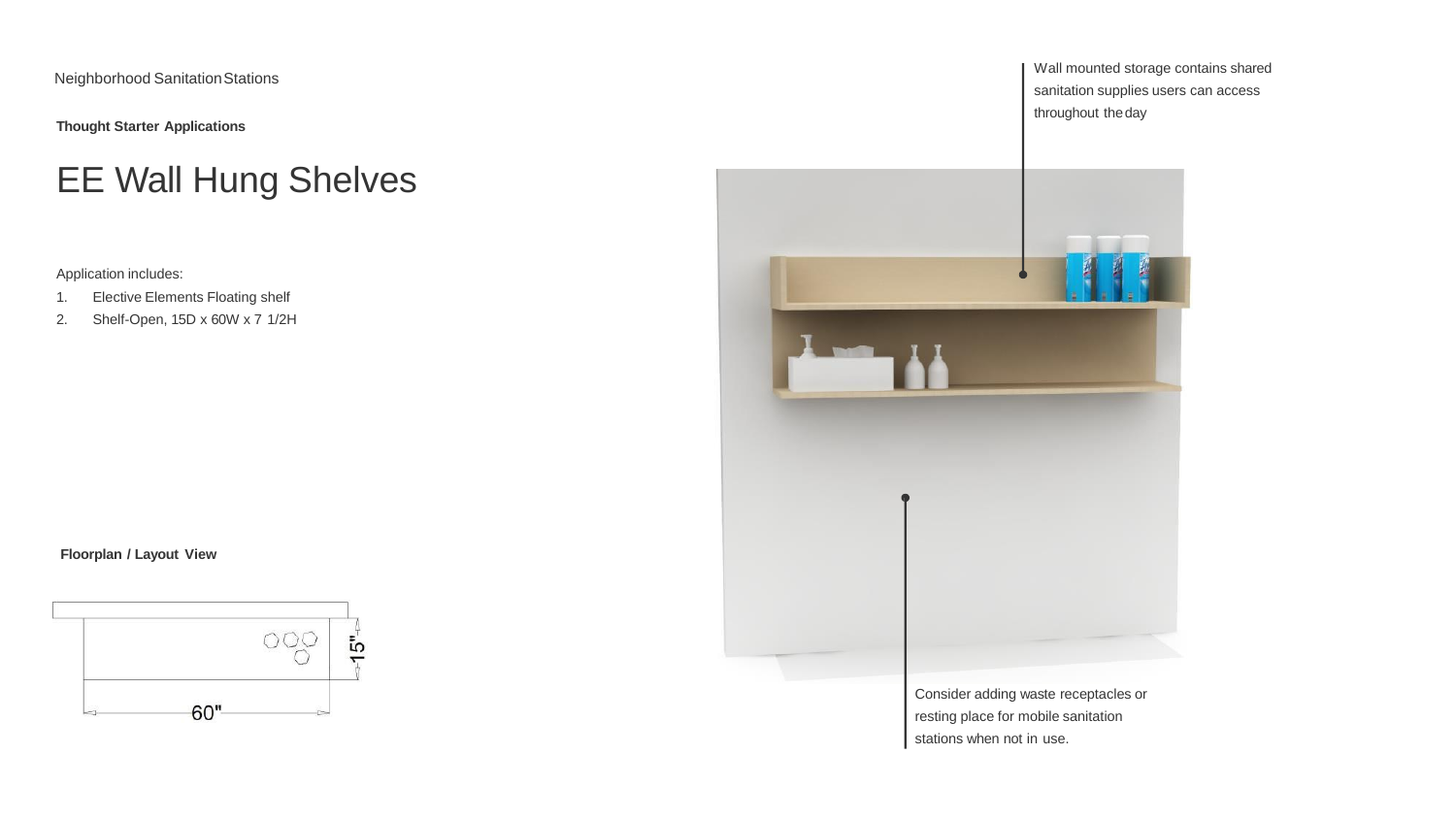**Thought Starter Applications**

### Universal Laminate Wall Hung Shelves

Application includes:

- 1. Universal; Organizer, Enhanced, 15D x 48W x 8 27/32H
- 2. Universal; Overhead, Sliding doors, Enhanced, 15 3/4D x 48W x 15H

**Floorplan / Layout View**



Wall mounted storage contains shared sanitation supplies users can access throughout theday.

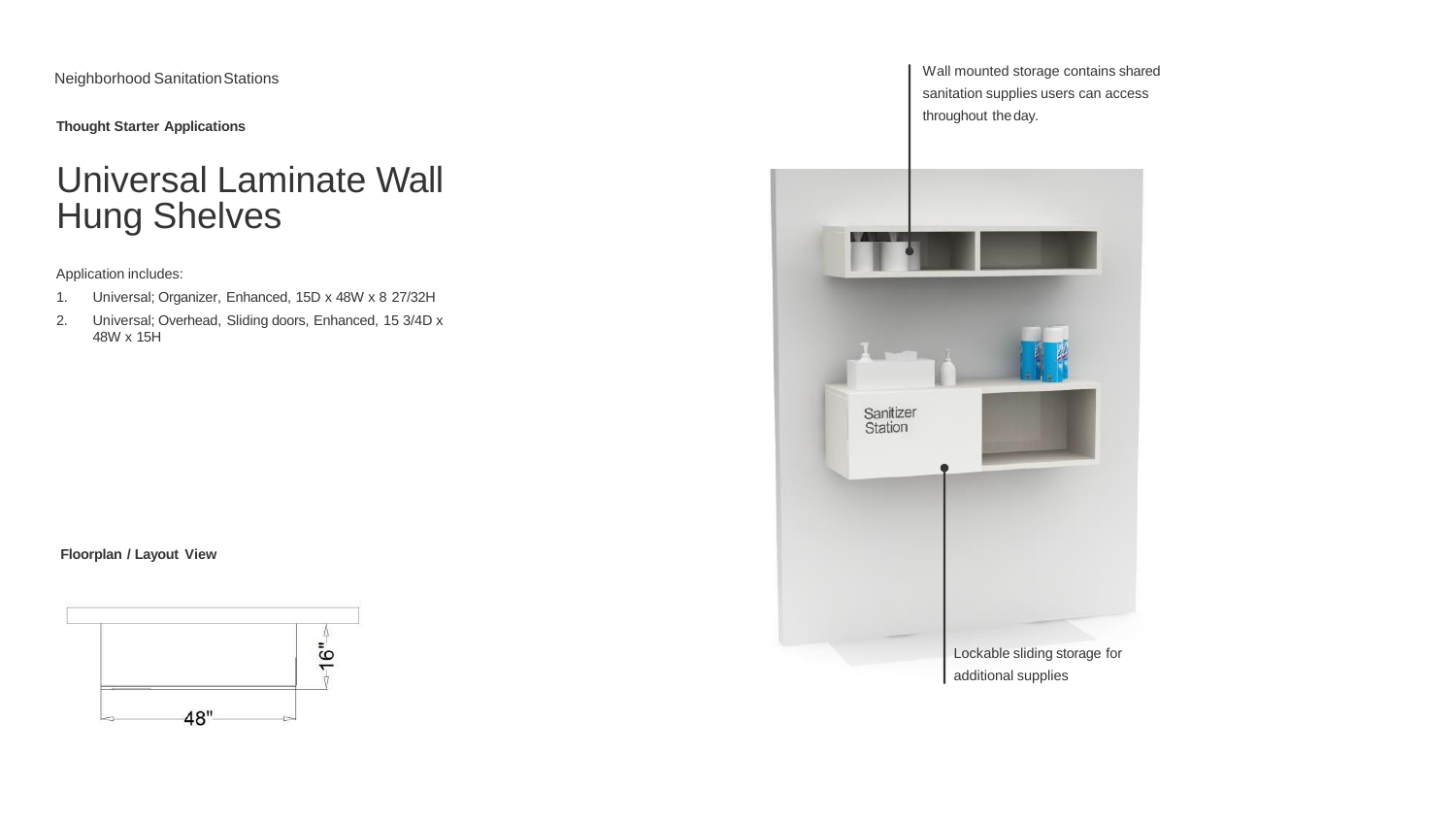**Thought Starter Applications**

### Welf + Bassline Storage

Application includes:

- 1. Bassline; Storage-Standing height, Half back
- 2. Welf Small WallShelf
- 3. Welf Large WallShelf
- 4. Welf Felt Shelf Pad

#### **Floorplan / Layout View**



Branded colorful wall shelving captures the attention of users, while providing powder coated surfaces for easy cleaning.



Inclusive design has no barriers to access additional supplies.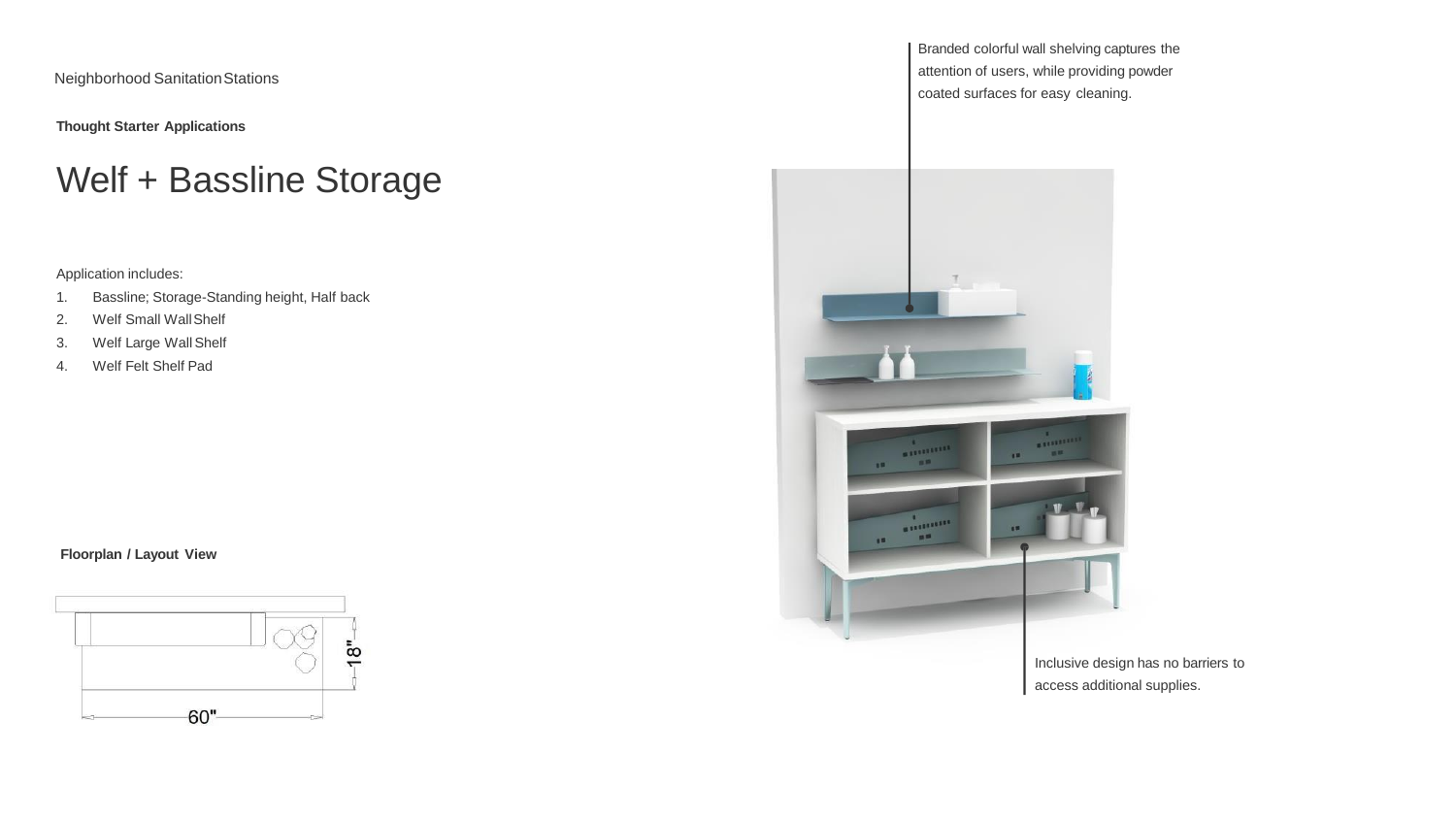**Thought Starter Applications**

#### Flex Table + Screens

Application includes:

- 1. Flex; Screen-Freestanding, Rectangle
- 2. Flex; Screen-Freestanding, Angled
- 3. Flex; Markerboard
- 4. Flex; Stand
- 5. Flex; Work table, Standing height
- 6. Flex; Basket, Package quantity 4

#### **Floorplan / Layout View**



Stand Up meeting furniture is redeployed for sanitation stations for individuals.



Screen and stand allows for usercontrolled separation while also providing a place for sanitation supplies

Easy to move screens surrounding adjacent sanitation stations provides an additional barrier that can be relocated on demand.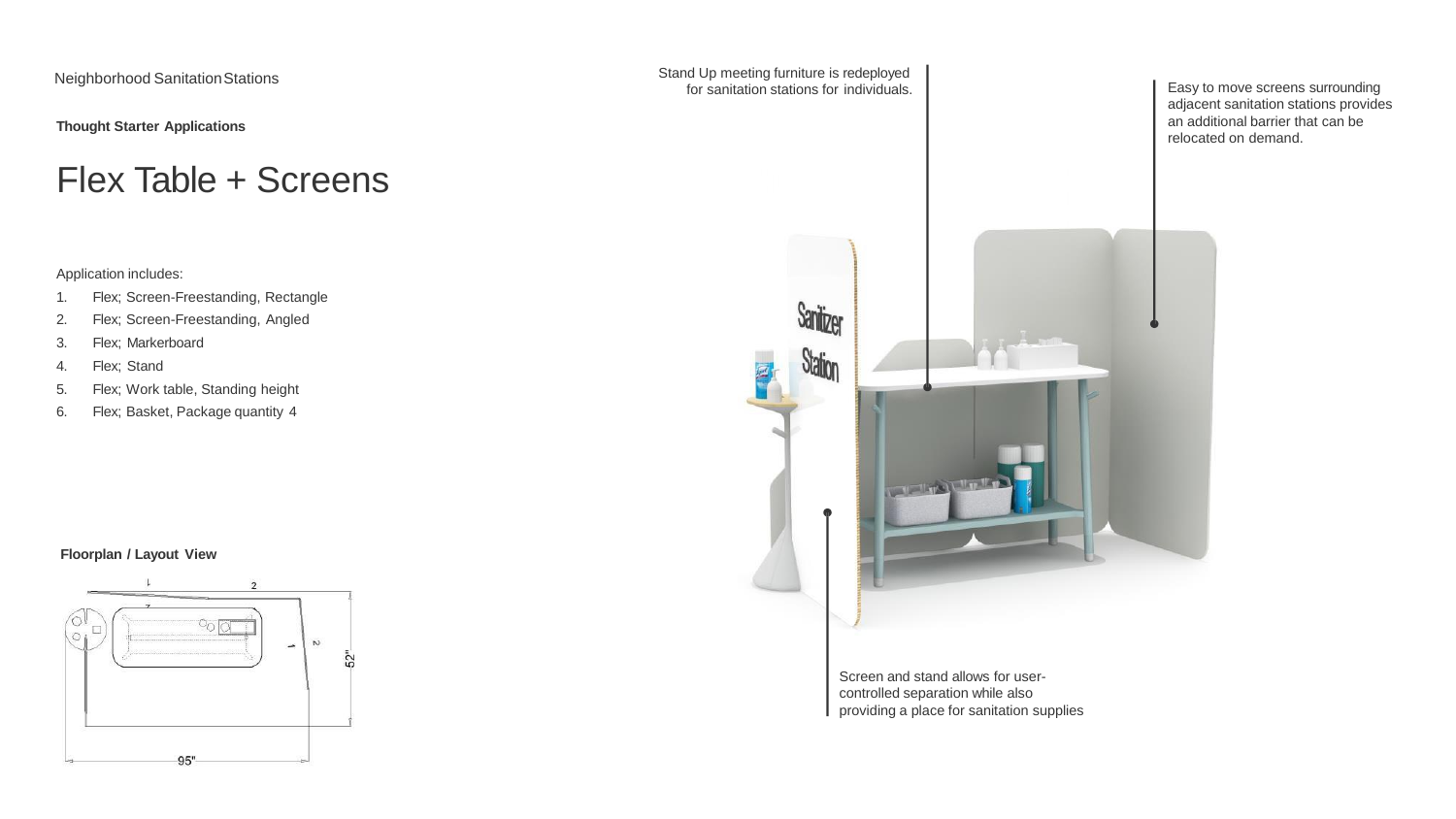**Thought Starter Applications**

#### Uhuru Line Console

Application includes:

1. Line End Table

2. Line Console

**Floorplan / Layout View**



Minimalist sanitation station provides visibility to supplies on non porous and highly durable powder coated steel for cleaning.

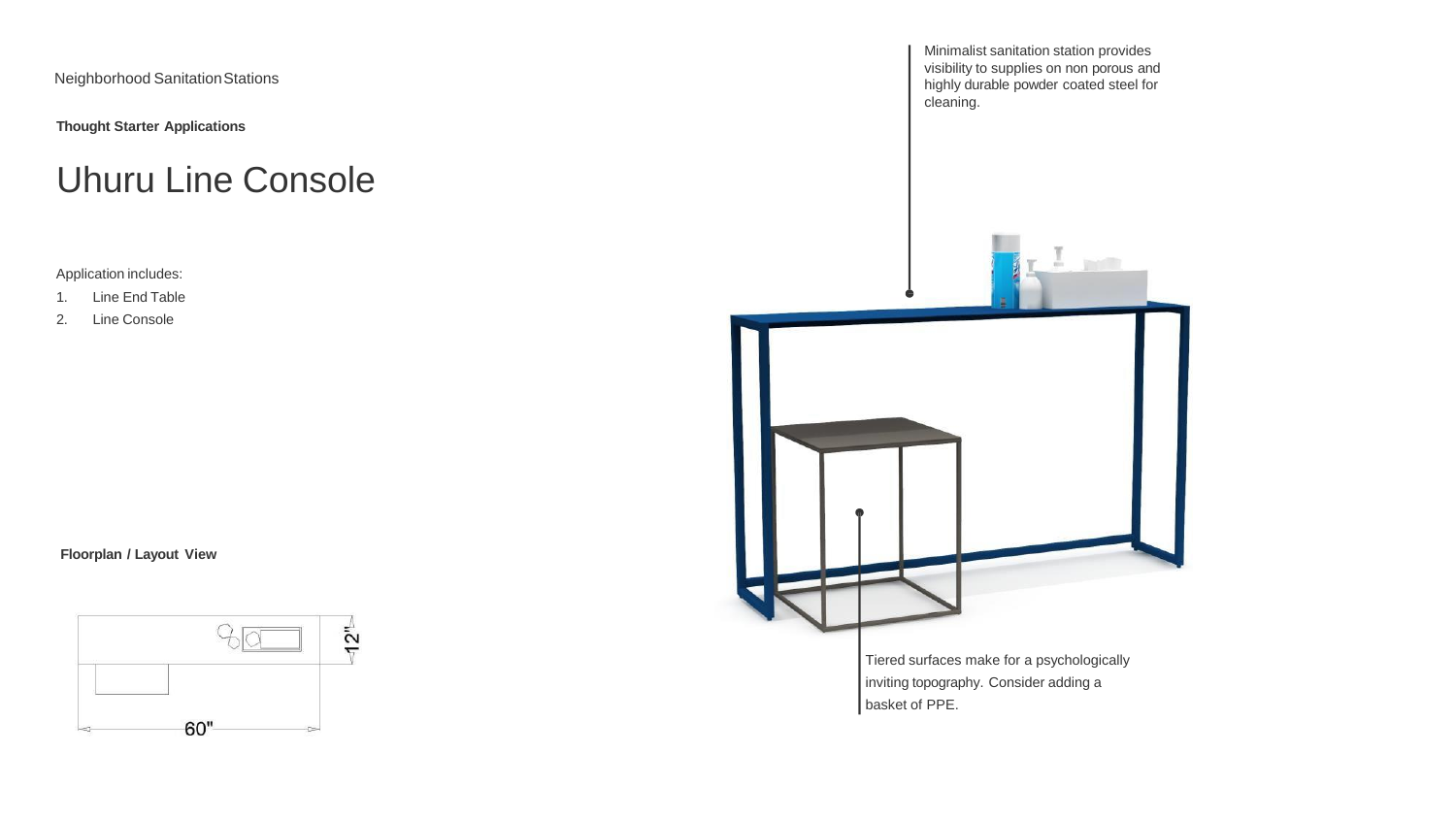**Thought Starter Applications**

### Sage Green + Bedside Table

Application includes:

- 1. Verdanta Flourish Living Wall
- 2. Freestanding Separation Screen 48"W x 72"H
- 3. Opus; Table-Bedside, Laminate, Mobile, Configuration B application, 20W





Plant Wall provides psychological biophilic benefits while signifying clean

air and improved wellbeing.

Small footprint mobile storage for group resources. Easily collected, sanitized, and restocked at the end of the day.

> Clear screen provides directional cues and personal separation without disrupting sightlines